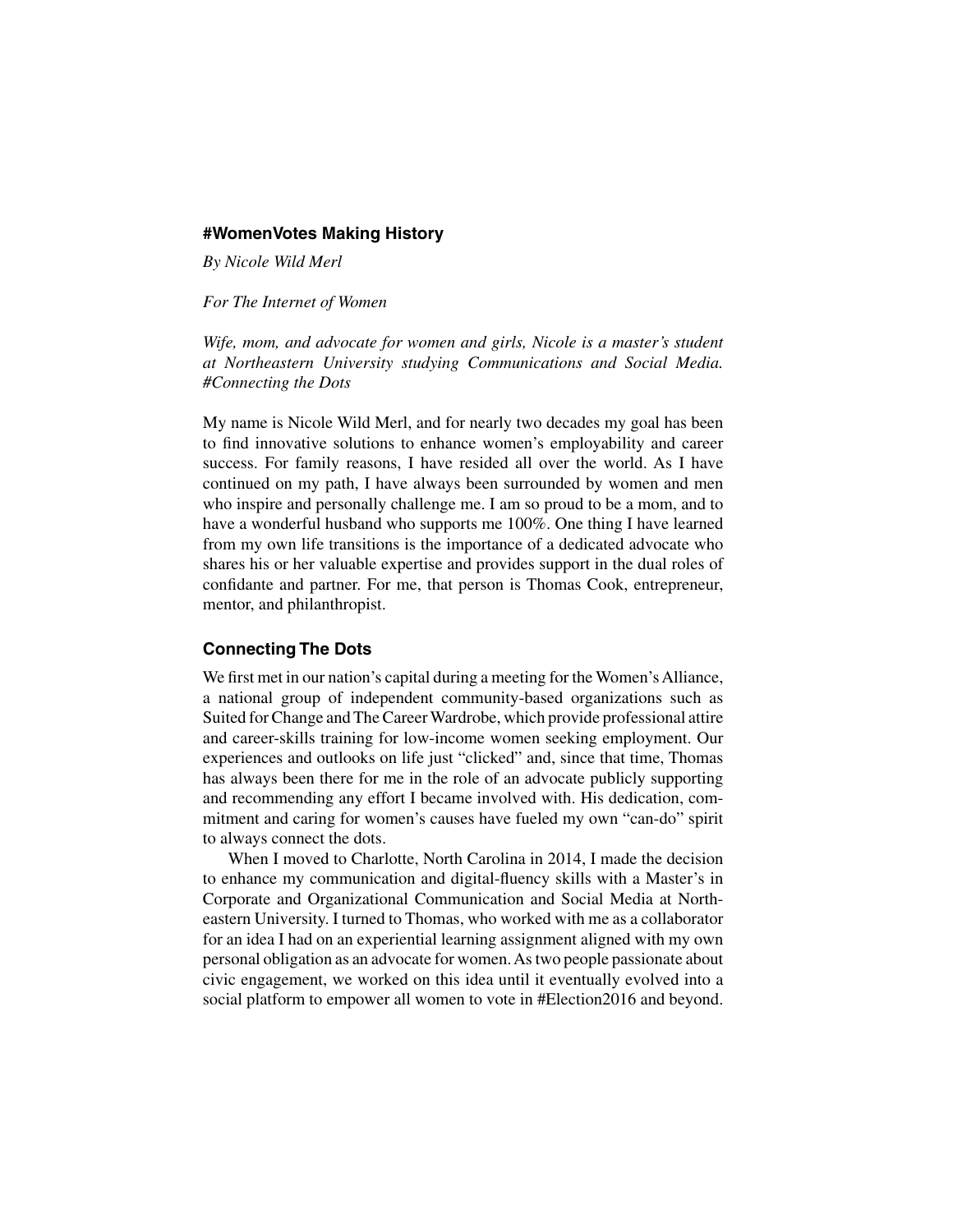I was able to connect the dots to the diverse parts of my life (and the lives of most women), the pull of our many roles: full-time student or employee, mother or caregiver, wife or partner. I could only think about how these fulfilling, yet exhausting roles keep women so busy in their daily lives. Are these women—like me—too busy to get involved in #Election2016? Indeed, am I too busy to share my voice about modern politics? The answer of course is a resounding "no," when put in the context of women's suffrage and the women who fought and died for our right to vote and the importance of civic engagement for society as a whole. At first I thought I could not take on such a big endeavor, but I was determined to find a way to combine my studies with a larger purpose.

With the help of Thomas's valuable partnership support, our proposal for #WomenVotes was approved as the first-ever virtual co-op authorized by Northeastern University to research, develop, and implement a digital socialimpact project as both an experiential and innovative learning experience. Our purpose is to engage women from all political affiliations to share their voices, empower #WomenVotes, and make a difference through a #ServeAmerica portal filled with non-partisan resources, candidate information, and volunteer opportunities. That is how #WomenVotes.org was created—to purposefully build a community dedicated to the importance of the women's vote and how it will influence American politics now and for future generations. Voting is (and should be) patriotic, participatory, and celebratory! So, we plan to drive up a Reddit voting initiative to share, empower and amplify women's voices on #Election2016 Day through their individual expressions of voting.

As we worked virtually to develop **#WomenVotes.org**, we determined that our social digital channels would include a substantive platform of resources to provide voter information, outreach, and education. Early on we identified a need for a multi-channel social platform—a one-stop-shop—that recognizes all political parties under one umbrella to #ServeAmerica.

According to the United States Census Bureau, there were 161 million women in the United States as of December 2013. Breaking those numbers down further, we see that 63.7% of female citizens 18 or older reported voting in the 2012 presidential election. There were an estimated 44.2 million moms aged between 15 and 50 in the United States in 2012. In addition, the number of stay-at-home mothers nationwide was 5.2 million in 2014. #WomenVotes hold the power to influence the 2016 presidential-election results based on voting ability and as related to the most critical issues affecting them. Women in particular are connecting online and would be able to use an online portal for non-partisan political engagement. As a subset of all women, moms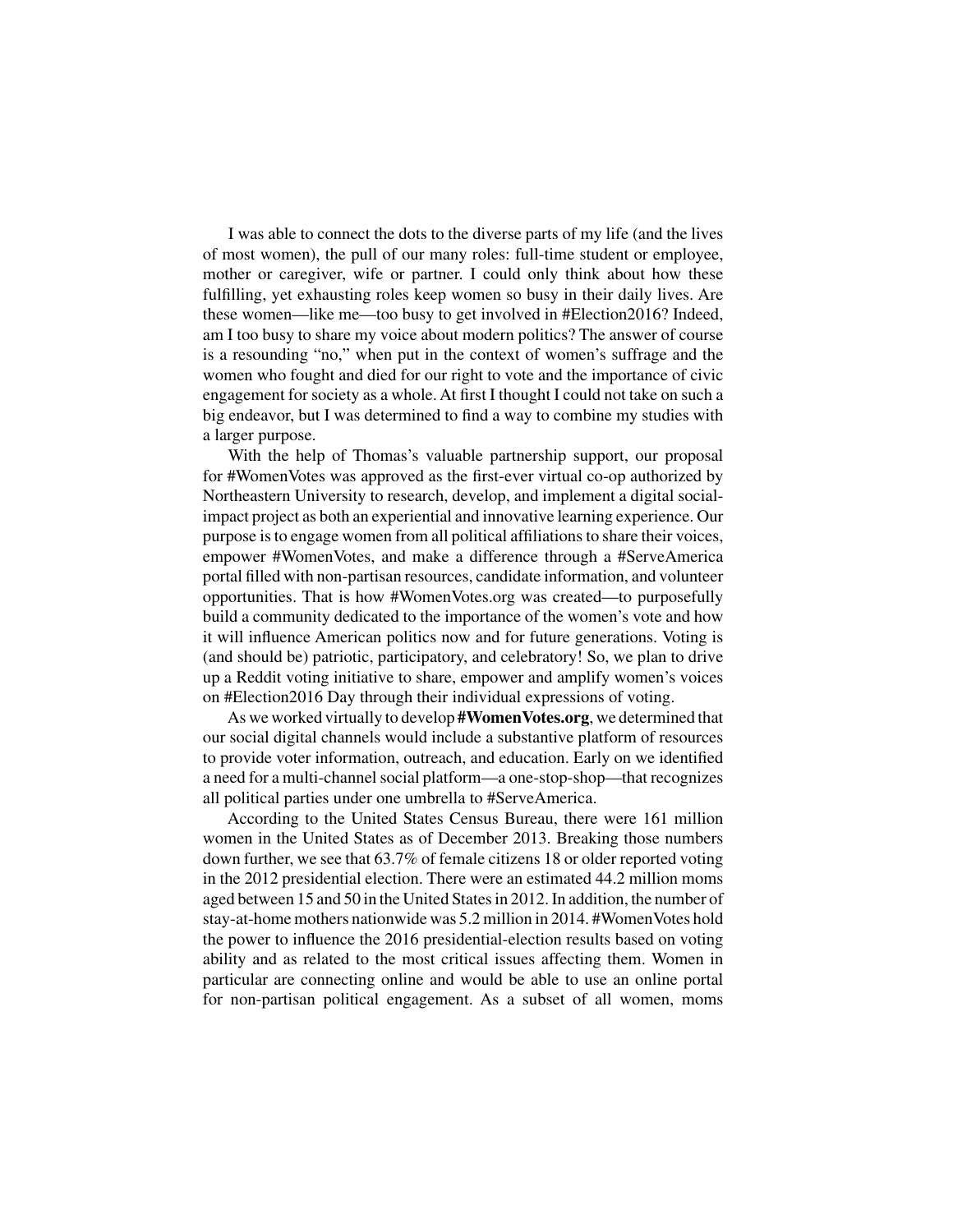are uniquely engaged in social media in order to network and share their motherhood experiences during what is often an isolating, yet important time of their lives. And women at all socio-economic levels have a higher level of access to technology from mobile to social-media channels, than at any time in our political history. Finally, igniting millennial women's support is critical as it relates to their pro-social nature and shared passion for causes.

### **Collaboration on Social-Media Strategy**

By digitally embracing the creativity, energy and promise of mass collaboration, we decided on using a Wordpress blog, a Twitter social media feed, and a Facebook discussion channel as our first step. Again, to fulfill our purpose to engage women to collaborate in #Election2016 and create our social-media platforms as the center of national conversations by women about the issues faced, we focused on the need to engage women by providing opportunities that are solution-based and create value. Specifically, we recognized that providing candidate-access information to increase participation in the political process across the board was a key goal in a grassroots effort.

We spent many months researching the best infrastructure, and finally, with the help of Will Donovan, entrepreneur, voting advocate, and expert in digital capability, Thomas and I created a clear path to adding another valuable element to our web site. Our big digital challenge was to create non-partisan conversational interest in our blog. With Will's digital expertise, we were able to introduce scrolling Twitter conversations based on #Election2016 and #WomenVotes based on Tweets with "Women or Woman or Mum or Mother or Mom," to ensure women's issues and voices would be heard and shared. Will freely shared his expertise with us and dedicated many hours to helping our project. Admittedly, a grey area was understanding how to tackle our content strategy from an audience and user perspective to maximize the impact of our social platforms. To embrace this challenge, Thomas connected us with Professor Amos Gelb at the Washington Media Institute to seek an important alliance. And here's what happened.

### **Millennial Advisory Board**

**#WomenVotes.org** was officially launched on February 25, 2016, with Thomas and myself presenting the project with the support of Washington Media Institute leadership and Will Donovan, to 10 participant millennial consultants from colleges across the United States to gain their perspectives and assistance. Today, all now serve on our founding Millennial Advisory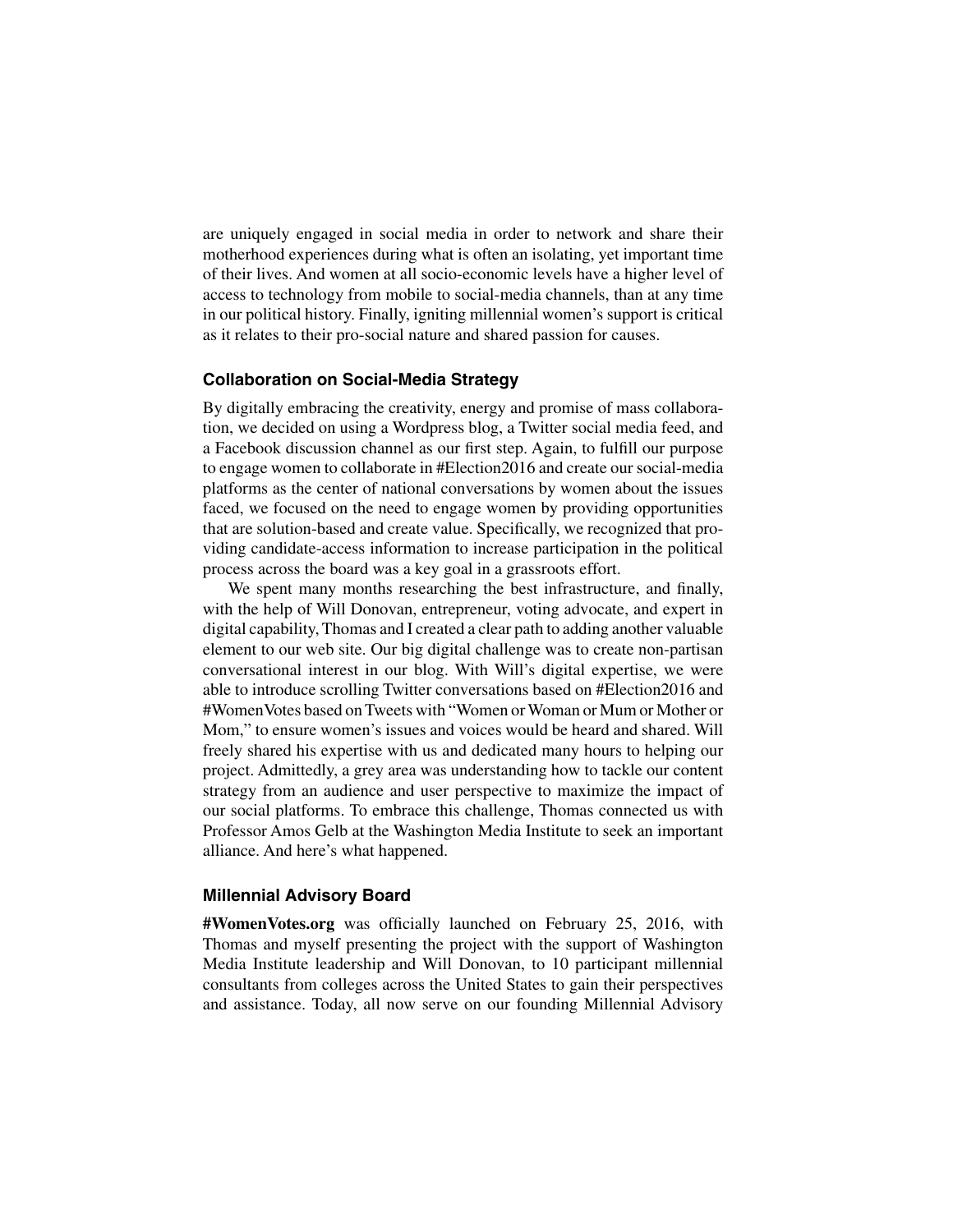Board with some talented Northeastern University students. An empowering objective for the Washington Media Institute alliance was to create an opportunity for our millennial consultants to expand their professional experiences and skill sets through supporting the start-up phase of our project with their expertise. As a result, with our Millennial Advisory Board, we developed our initial content strategy and launched our Twitter platform @WomenVotes. Further, the Millennial Advisory Board recommended the name "Women Votes" to increase our social presence, engagement, and partnerships with key organizations. That allowed us to gain a collaborative edge internally and externally for our project.

Blog articles such as Sheri Cole's "Why I Vote. Why I Care." at **#WomenVotes.org** present the issue at hand to our community members and supporters:

"And statistics tell the story of why women need to be engaged in the political process

- We make up 51% of the population of the United States and as we grow older, we start to radically outnumber men (66% of people over 85 are women).
- We make up 47% of the labor force. Think about that. Without women businesses would not only suffer from lack of employees, but see sales dramatically decrease because women's independent earnings fuel their buying power.
- And more women are choosing to remain single, which can put an even larger economic burden on us and those of our children (if we choose to have them)."

# **Next Steps: Carpool2Vote App**

Today, we are moving forward in creating real impact solutions to support #WomenVotes.org. By building our community and joining forces with women, moms, and caring organizations who want to and can make a difference, we again seek to harness the power of technology in service of our mission, which is to empower women to vote and run for elected office. It's been only eight months since we launched our project. Our community of women and men is continuing to grow to 2,000+ on Twitter and some of our substantive followers include: Ellevate Network, National Association for Female Executives, Working Mother Media, The Women's Debate, and the Internet of Women Community.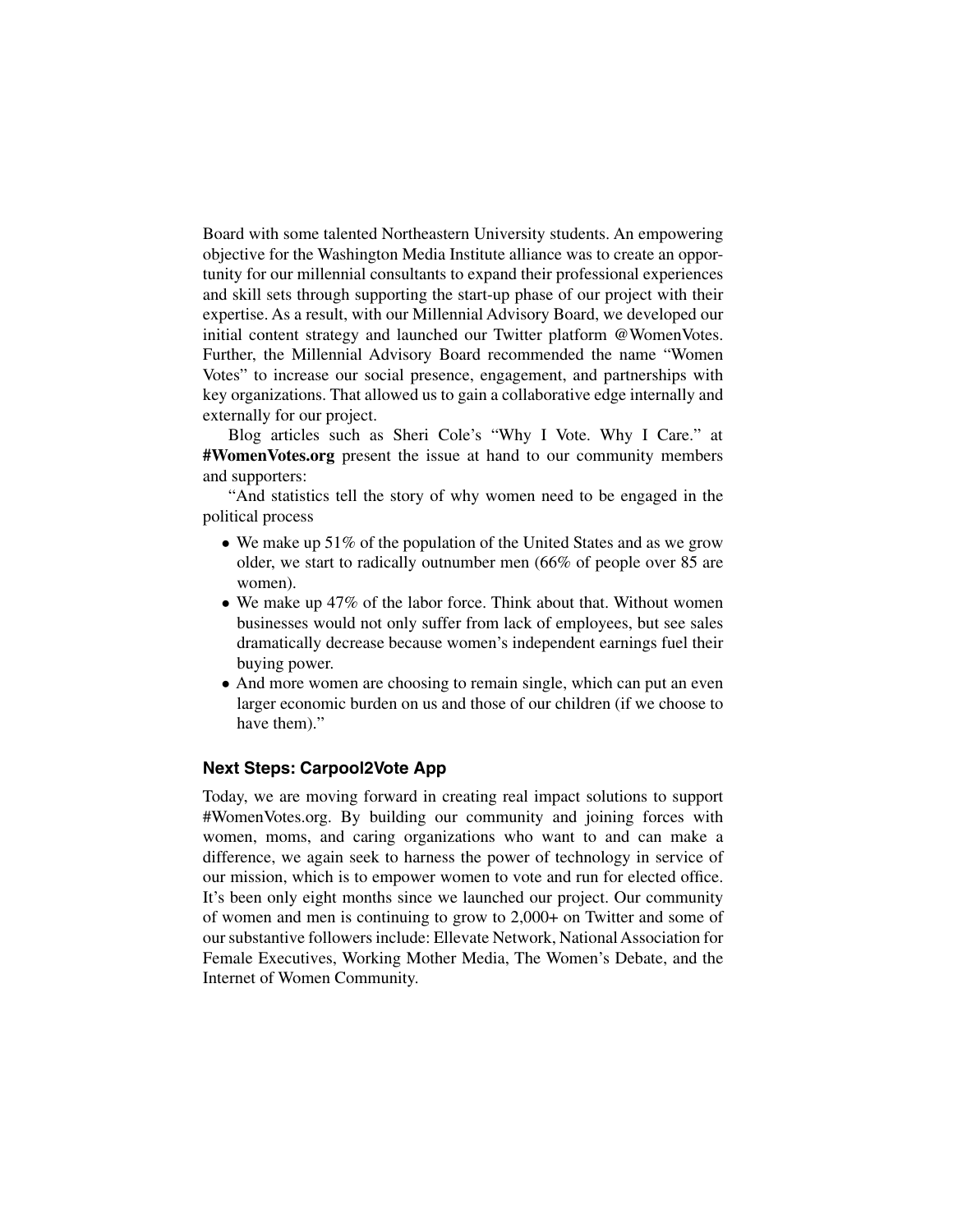Importantly, we just launched Carpool2Vote and the first-ever free ride share app to polls. The app was designed by Justin Insalaco, the CEO of 3BDreams, with help of his team including Chief Architect, Matt Young. The app is now live and can be downloaded in the App Store (Carpool2Vote). In just a few steps, you can create a profile as either a driver or user. The team also took a thoughtful approach to the safety and accuracy of the app. The App ensures the rider is getting into the correct vehicle driven by the correct driver through a very simple authentication solution that's similar to the way warehouses work. Each driver will be issued a unique barcode based on their license plate and driver's license. When the driver's car arrives, that barcode will be displayed on the driver's phone, and the rider can quickly take a picture of the driver's barcode to ensure they are getting into the right vehicle. If the driver is as they should be, the passenger will receive a confirmation sound (beep) and vibration after they "scan." If the driver is not correct, there will be an alert on the passenger's phone.

Acall to action is now in progress to recruit drivers from around the country. The call to action is asking for people to volunteer to drive as well as individuals to sign up now to carpool to vote. Since this is a volunteer-based initiative created and developed in America, the more drivers that exist, the more people we can get to the polls. To further spread the word, Carpool2Vote is being promoted by AMC Networks Inc., which will support outreach and inspire civic engagement through online support on its corporate website and network websites. AMC Networks Inc. owns and operates several of the most popular and award-winning brands in cable television: AMC, BBC AMERICA, IFC, SundanceTV, and WE tv.

So in conclusion, intertwining social competencies and digital fluency from an organizational perspective are required to support the continued evolution of our project as is leadership, business agility and innovative approaches that are solution-based. Expanding social channels, creating podcasts, digital events, and alliances to drive outreach to women will only strengthen our mission and increase social engagement. Building project advocates will be key to helping guide our community's purpose and collaborative opportunities.

#### **Lessons Learned**

Here are some great ways in which true advocates can support and influence women's advancement:

Listen well: don't have preconceived notions. Set a clear vision for how you can help. Focus on what is not being said so you can give support.